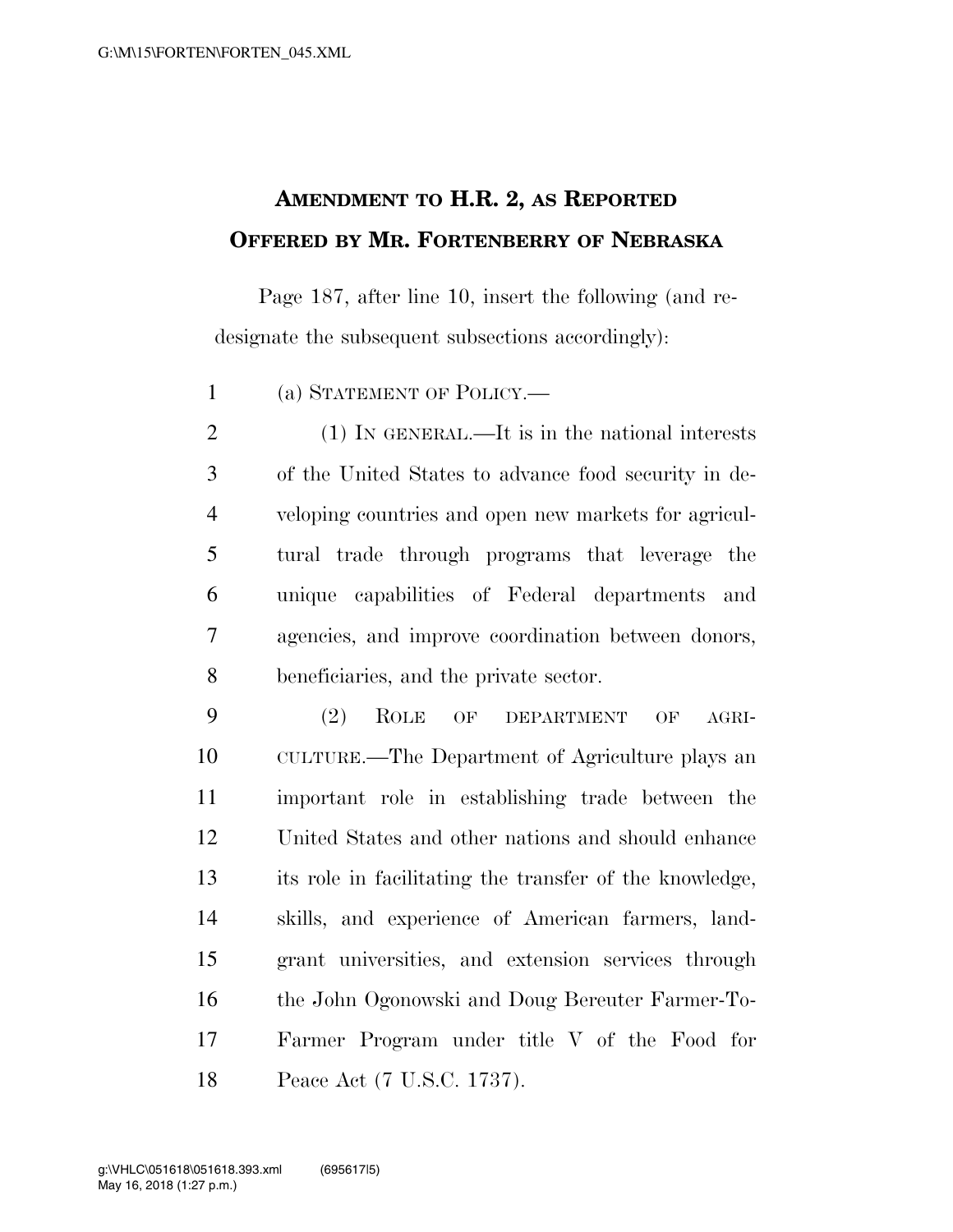Page 187, strike lines 11 through 14 and insert the following:

| 1              | (b) CLARIFICATION OF NATURE OF ASSISTANCE.-             |
|----------------|---------------------------------------------------------|
| 2              | Section $501(b)(1)$ of the Food for Peace Act (7 U.S.C. |
| 3              | $1737(b)$ is amended—                                   |
| $\overline{4}$ | $(1)$ in paragraph $(1)$ by inserting "technical"       |
| 5              | before "assistance"; and                                |
| 6              | $(2)$ in paragraph $(2)(A)$ —                           |
| 7              | (A) by striking "; and" at the end of                   |
| 8              | clause (viii); and                                      |
| 9              | (B) by striking clause (ix) and inserting               |
| 10             | the following:                                          |
| 11             | "(ix) agricultural education and exten-                 |
| 12             | sion;                                                   |
| 13             | $f(x)$ selection of seed varieties and                  |
| 14             | plant stocks;                                           |
| 15             | "(xi) knowledge of insecticide and                      |
| 16             | sanitation procedures to prevent crop de-               |
| 17             | struction;                                              |
| 18             | $\lq\lq$ (xii) use and maintenance of agricul-          |
| 19             | tural equipment and irrigation systems;                 |
| 20             | and                                                     |
| 21             | "(xiii) selection of fertilizers<br>and                 |
| 22             | methods of soils treatment; and".                       |

Page 189, after line 6, insert the following: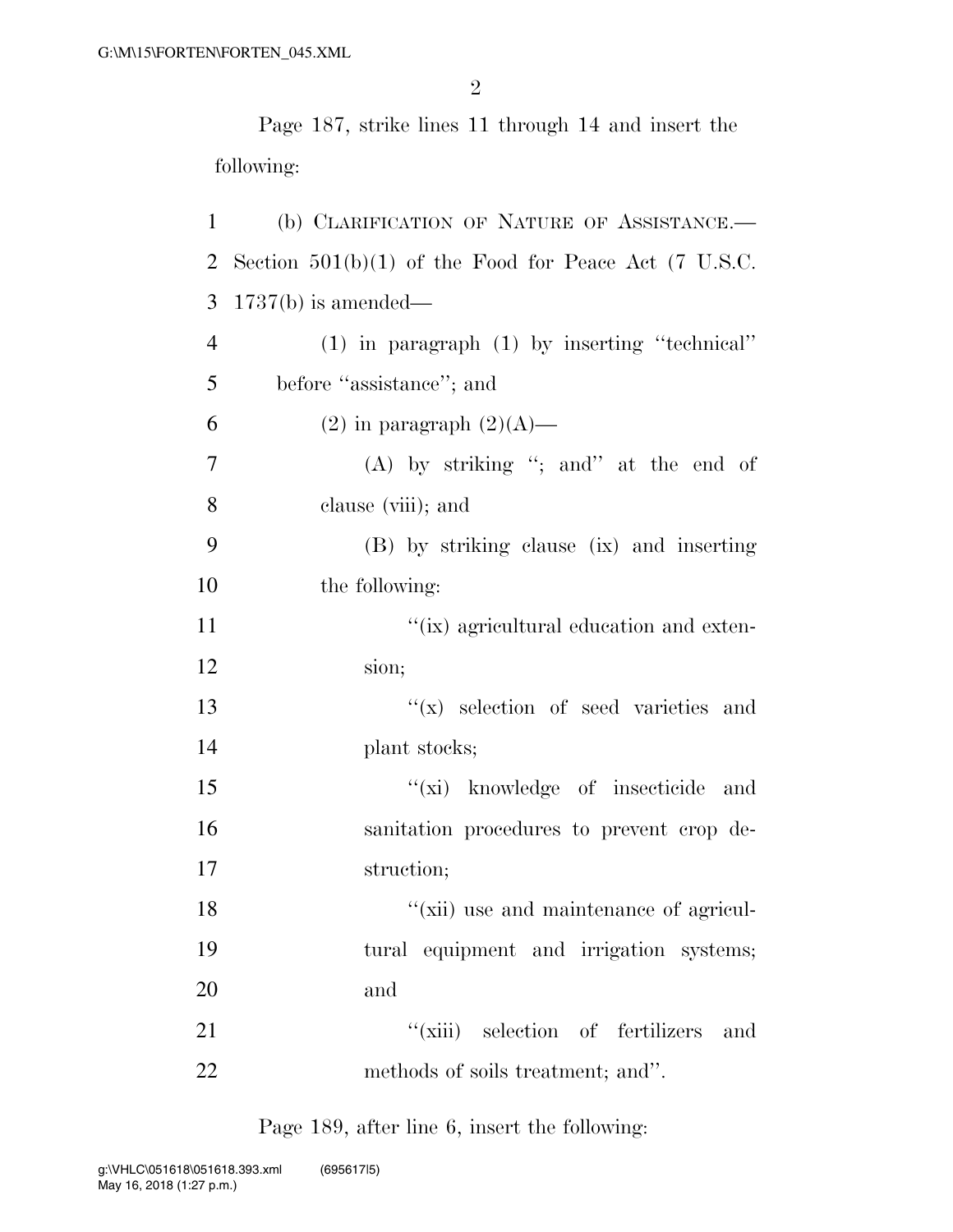(g) CROP YIELDS AND INNOVATIVE PARTNER- SHIPS.—Section 501 of the Food for Peace Act (7 U.S.C. 1737) is amended by adding at the end the following: ''(f) ESTABLISHMENT OF A GEOGRAPHICALLY DE-

 FIED CROP YIELD METRICS.—The Secretary of Agri- culture, in cooperation with the Administrator of the Agency for International Development, should—

 ''(1) establish a geographically defined crop yield metrics system to assess improvements in crop yields in countries and areas receiving assistance under this title; and

 $\frac{12}{2}$  ''(2) store the data resulting from such geo- graphically defined crop yield metrics system in a publicly available Internet database system.

15 "(g) GRANT PROGRAM TO CREATE NEW PARTNERS AND INNOVATION.—

17 "(1) In GENERAL.—The Administrator of the Agency for International Development shall develop a grant program for fiscal years 2019 through 2023 to facilitate new and innovative partnerships and ac-21 tivities under this title.

22 "(2) USE OF FUNDS.—Grant recipients under 23 this subsection shall use such funds—

24  $\langle A \rangle$  to prioritize new implementing part-ners;